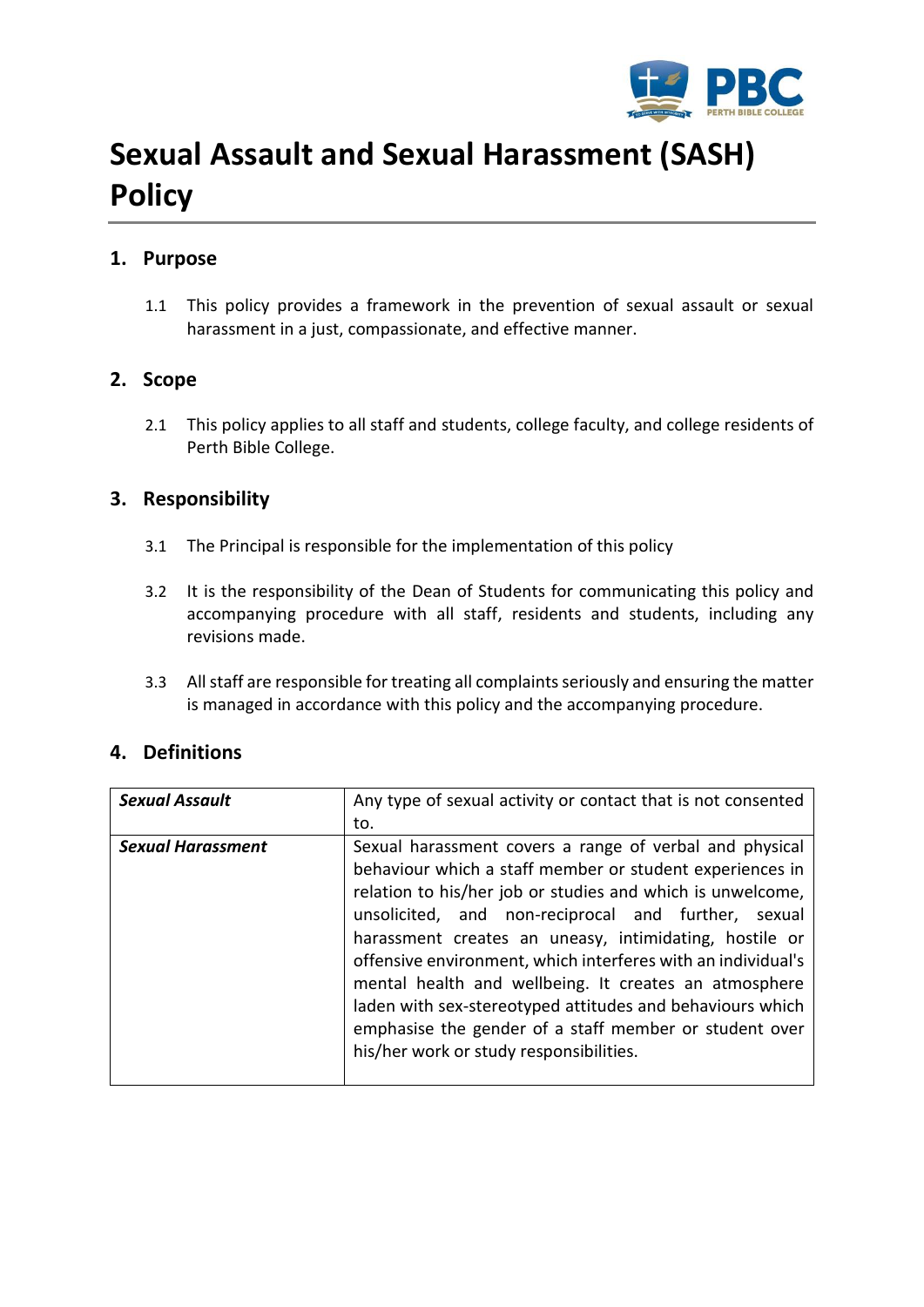| Examples of sexual harassment are:<br>• touching someone's body unnecessarily in a manner<br>which is unwelcome.<br>• embracing a person against his/her will; or<br>• verbal abasement of a person which focuses on |
|----------------------------------------------------------------------------------------------------------------------------------------------------------------------------------------------------------------------|
| gender.                                                                                                                                                                                                              |
| • comments which are objectifying                                                                                                                                                                                    |

#### **5. Policy Provisions**

#### **Principles**

- 5.1 Perth Bible College is committed to providing a safe environment for students, staff, and College residents, including non-students.
- 5.2 Sexual assault and sexual harassment are unlawful and prohibited. Any disclosures of sexual assault must be reported to Police and the insurer.
- 5.3 Perth Bible College takes a zero-tolerance approach to sexual assault and sexual harassment, as well as other forms of harmful misconduct.
- 5.4 Perth Bible College will ensure that all staff, students, faculty, and College residents, including non-students, are aware of their rights and responsibilities.

#### **Prevention Methods**

- 5.5 Perth Bible College aims to prevent sexual assault and sexual harassment by undertaking the following:
	- 5.5.1 Building trust relationships among staff, students and campus residents, including non-students.
	- 5.5.2 Pastoral care services provided to staff, students and residents.
	- 5.5.3 Enforcing the PBC *Student Code of Conduct,* applicable to all PBC students
	- 5.5.4 Enforcing the PBC *Staff Code of Conduct* applicable to all paid and volunteer staff.
	- 5.5.5 Ensuring staff recruitment (sub-section 5.6) and student admission (subsection 5.7) processes are robust.
	- 5.5.6 Providing all College residents, students and staff with a copy of this policy and the accompanying procedure.
	- 5.5.7 Communicate to all College stakeholders, including non-students, the following core principles that underpin mandatory reporting of child sexual abuse in Western Australia: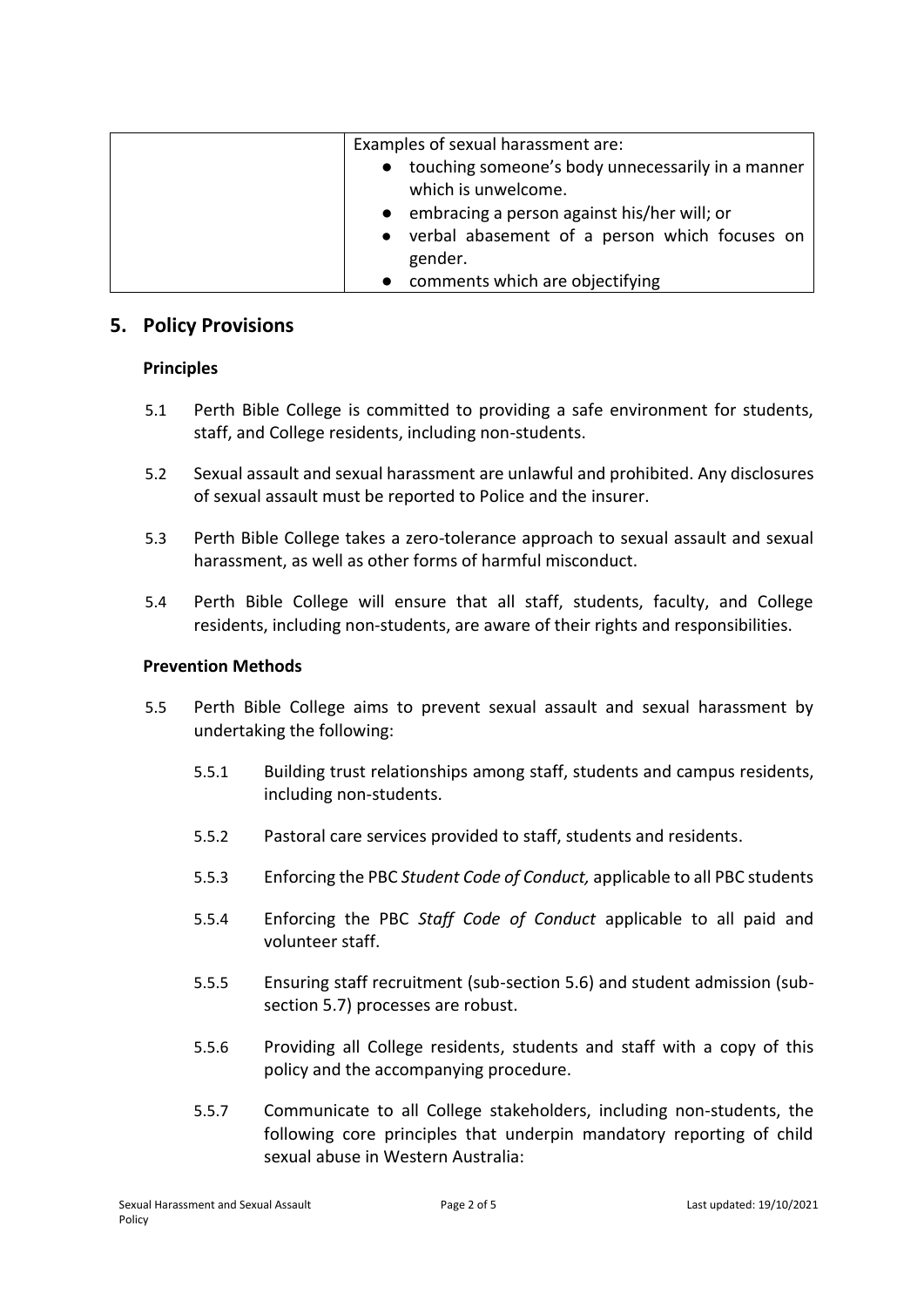- 5.5.7.1 The best interest of the child or young person must be the paramount consideration.
- 5.5.7.2 Every child and young person has a right to be protected from sexual abuse.
- 5.5.7.3 Keeping children safe from abuse is the responsibility of individuals, families, communities, and the society as a whole. This is best achieved through a collaborative approach.
- 5.5.7.4 Children have the right to be heard and believed.
- 5.5.7.5 If anyone has a concern regarding the safety of a child, it is their responsibility to make a report. Formal reporting remains the responsibility of Perth Bible College, therefore, any concerns need to be reported to the PBC Accommodation Supervisor.
- 5.5.7.6 Child sexual abuse affects everyone. Early detection is critical to reducing child sexual abuse in our community.
- 5.5.7.7 Child sexual abuse is not condoned by any culture or religion. Cultural practices or traditions cannot be used as an excuse for sexual abuse or sexual exploitation.
- 5.6 Perth Bible College undertakes a formal interview with all potential staff and faculty candidates (including any volunteers or contractors) who seek a position within the College. This includes:
	- 5.6.1.1 Agreement with the *Staff Code of Conduct* (applicable to paid and volunteer roles).
	- 5.6.1.2 Inquiry with at least two previous employers regarding suitability for position.
	- 5.6.1.3 If the position requires working with students under the age of 18, an evaluation of past experience of working with children or vulnerable adults.
	- 5.6.1.4 If the position requires working with students under the age of 18, complying with state legislation in respect to obtaining a Working with Children Check prior to commencement at the College.
	- 5.6.1.5 If the position requires working with students under the age of 18, prohibiting the employment or engagement of any person from working in the College if they have prior convictions relating to violent or sexual related offences.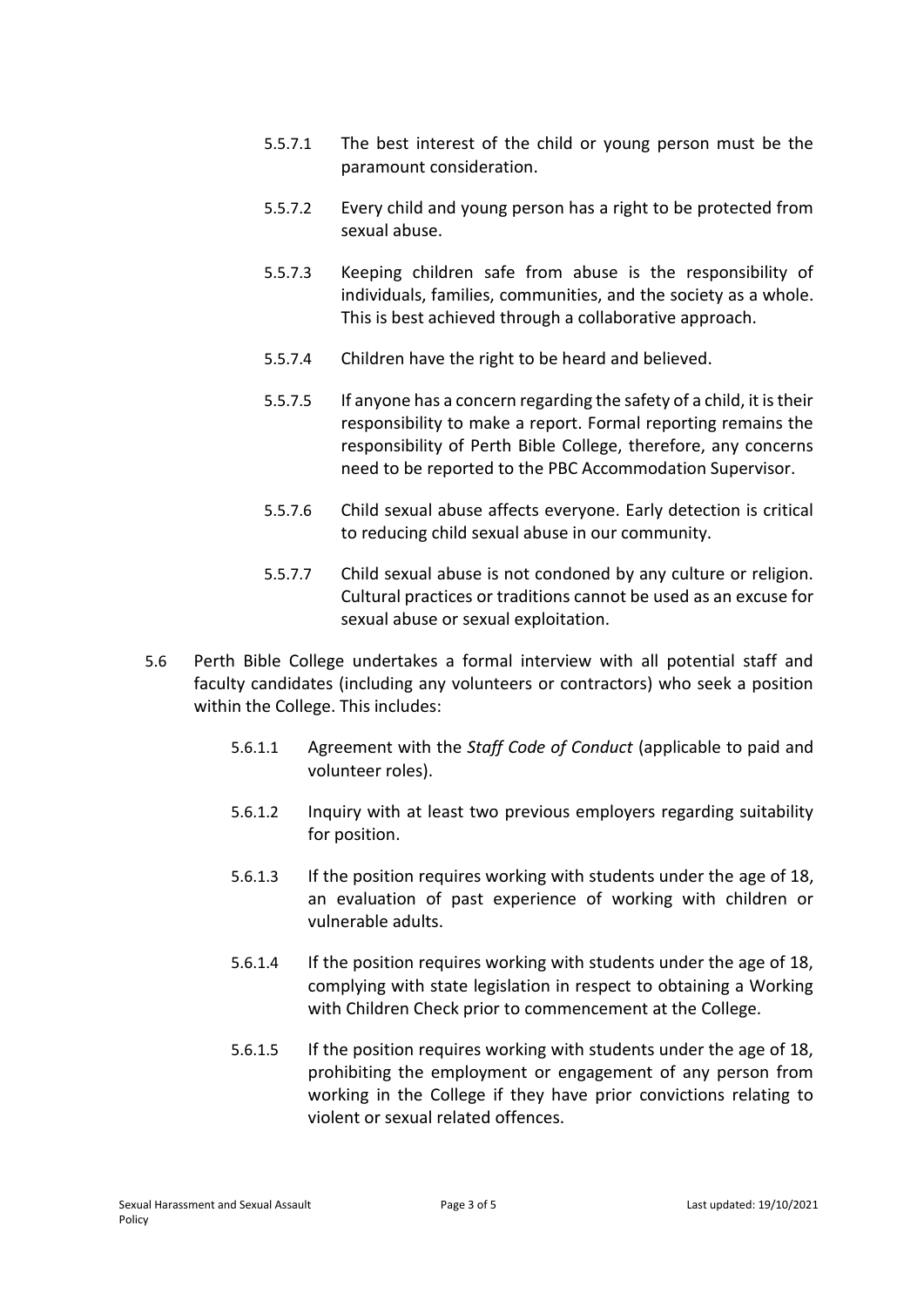- 5.7 During the student Admissions process, all new student applicants are required to provide references from persons who have known the applicant for a minimum of one year and are unrelated to them. Additionally, the acceptance of offer documentation requires all applicants to sign a commitment to comply with the College policies, procedures, and *Student Code of Conduct*.
- 5.8 The College builds trust-relationships in the student community through opportunities that contribute to a sense of belonging, including:
	- 5.8.1 devotion times,
	- 5.8.2 a number of College events,
	- 5.8.3 community duties, and
	- 5.8.4 units of study, e.g., Christian Spiritual Formation, and Christian Discipleship.
- 5.9 Perth Bible College is committed to caring pastorally for the students studying at the College as part of our commitment to train, equip and form people for effective Christian ministry. Pastoral care within the College environment is, amongst others, provided via the Dean of Students and one on one sessions with a staff member as requested by students.
- 5.10 The Dean of Students is available in person during office hours for all students' concerns and complaints.
- 5.11 During any consultation with the Dean of Students, students will be provided with accurate advice on access to personal support services, access to emergency services, health services, counselling, legal services, advocacy, and accommodation and welfare services. The Dean of Students will hold regular follow-up meetings with the students until such time as the situation has been resolved satisfactorily for all parties involved.
- 5.12 All stakeholders are required to abide by the *Student Code of Conduct*, which details respectful behaviour to all.

### **6. Policy Information**

| Date first approved:<br>12/04/2018          | Date of effect:<br>12/04/2018 | Date last amended:<br>19/10/2021             | Date of next review:<br>19/10/2022 |
|---------------------------------------------|-------------------------------|----------------------------------------------|------------------------------------|
| <b>Approved by</b>                          |                               | Principal                                    |                                    |
| <b>Authorised Officer</b>                   |                               | Dean of Students                             |                                    |
| Supporting documents, procedures & forms of |                               | Sexual Harassment and Sexual Assault         |                                    |
| this policy                                 |                               | Procedure                                    |                                    |
|                                             |                               | <b>Student Complaints and Appeals Policy</b> |                                    |